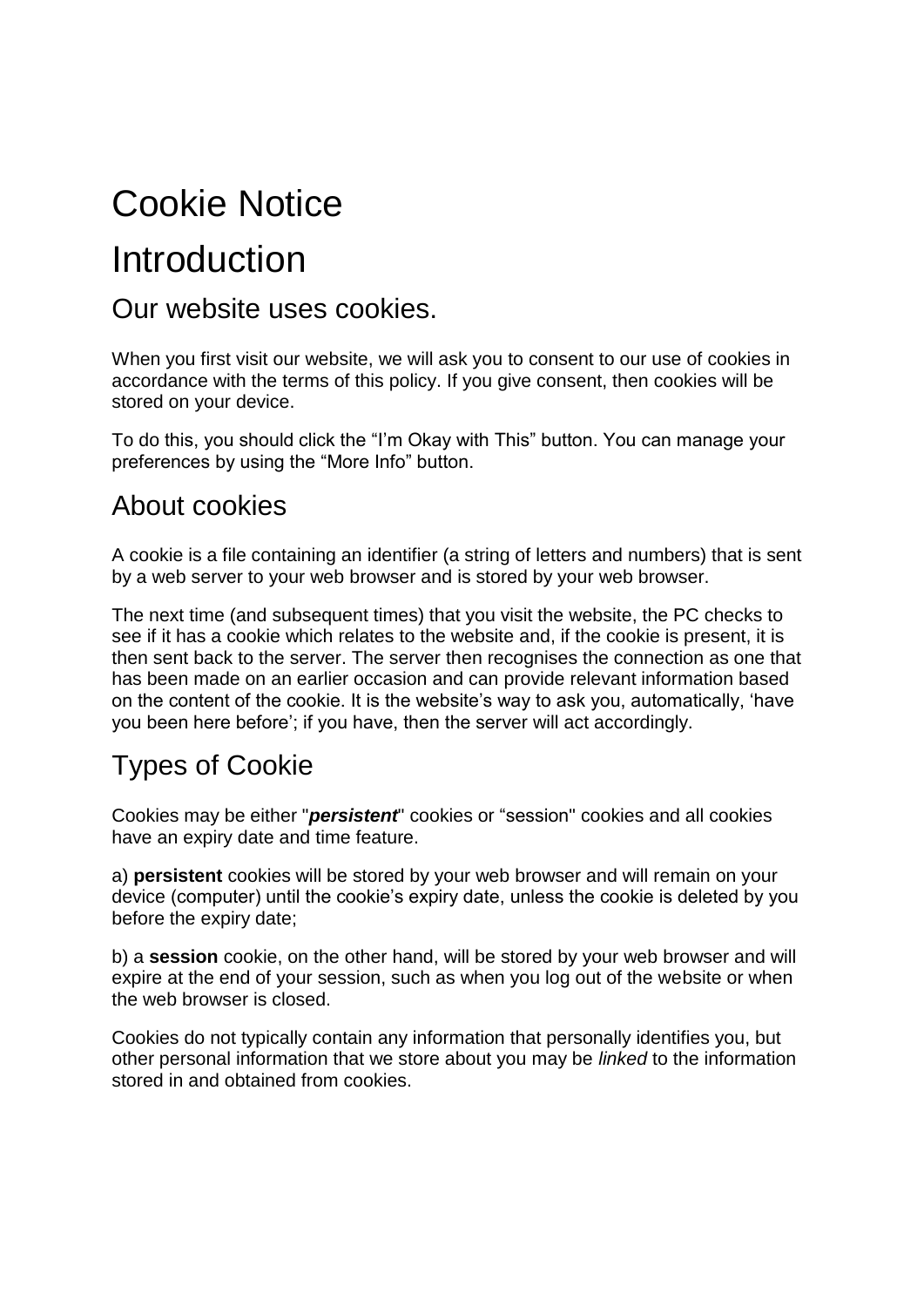### Do we perform such links?

No. We have no desire or need to link information from cookies to other information that we might hold about you.

#### Do Third Parties perform such links?

Cookies can be used by third party web servers to identify and track you and other users as you/they navigate the different pages on a website and can then identify users returning to a website. This is an automated process.

#### Cookies that we may use

We use both **session** and **persistent** cookies on our website.

As noted above we use **persistent** cookies for general access to the website, when visiting standard pages.

We use **session** cookies for you if (and only if) you log into our website to gain access to more secure information that is not available to the general public. By log in, we mean that you will enter a username and password that is unique to you. These cookies are only valid during your logged in session and are removed once you log out.

The names of the cookies that we use on our website, and the purposes for which they are used, are set out below:

The cookies on this website are disabled. This decision can be reversed anytime by clicking the below button "Allow Cookies".

#### **Allow All Cookies**

#### Analytics Cookies

Our analytics service provider is Google and they can generate statistical and other information about website use by means of cookies.

Our analytics service provider's privacy policy is available at:

<http://www.google.com/policies/privacy>

#### Blocking cookies

Most browsers allow you to refuse to accept cookies; for example:

a) In Internet Explorer (version 11) you can block cookies using the cookie handling override settings available by clicking "Tools", "Internet Options", "Privacy" and then "Advanced";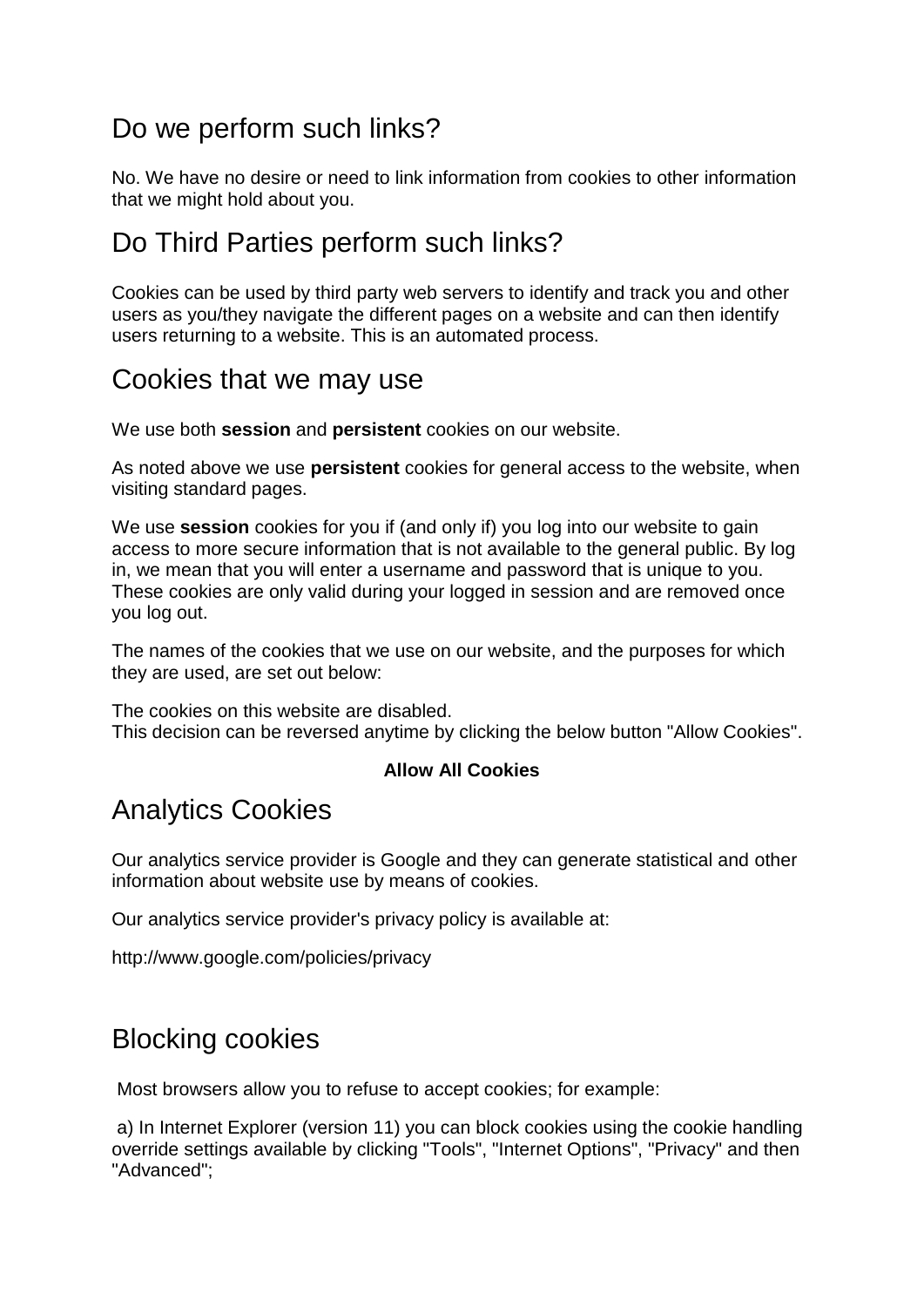b) In Firefox (version 47) you can block all cookies by clicking "Tools", "Options", "Privacy", selecting "Use custom settings for history" from the drop-down menu, and unticking "Accept cookies from sites"; and

c) In Chrome (version 52), you can block all cookies by accessing the "Customise and control" menu, and clicking "Settings", "Show advanced settings" and "Content settings", and then selecting "Block sites from setting any data" under the "Cookies" heading.

Blocking **all** cookies may have a negative impact upon the usability of our website.

If you do block cookies, you may not be able to use all the features on our website satisfactorily. You will possibly find that certain pages fail to load or you may experience difficulties in logging in and staying logged in.

#### Device information

As part of the Google Cookies interactions, we are able collect information about the device you're using to reach our website, including the type of device, operating system, browser in use and screen resolution. We use this information to help plan ahead for new and emerging technologies and so we can devise the best services for our customers based on evidential records of historical connections. For example, different types of information are available depending on whether you're using a Mac or a PC, or an iPhone or Android phone. To learn more about what information your device makes available to us, please also check the policies of your device manufacturer or software provider. This information never identifies you personally.

### Deleting cookies

You can delete cookies already stored on your computer; for example:

a) In Internet Explorer (version 11), you must manually delete cookie files (you can find instructions for doing so at [http://windows.microsoft.com/en-gb/internet](http://windows.microsoft.com/en-gb/internet-explorer/delete-manage-cookies#ie=ie-11)[explorer/delete-manage-cookies#ie=ie-11](http://windows.microsoft.com/en-gb/internet-explorer/delete-manage-cookies#ie=ie-11)

(b) In Firefox (version 47), you can delete cookies by clicking "Tools", "Options" and "Privacy", then selecting "Use custom settings for history" from the drop-down menu, clicking "Show Cookies", and then clicking "Remove All Cookies"; and

(c) in Chrome (version 52), you can delete all cookies by accessing the "Customise and control" menu, and clicking "Settings", "Show advanced settings" and "Clear browsing data", and then selecting "Cookies and other site and plug-in data" before clicking "Clear browsing data".

Deleting cookies may have a negative impact on the usability of our websites.

#### Cookie preferences